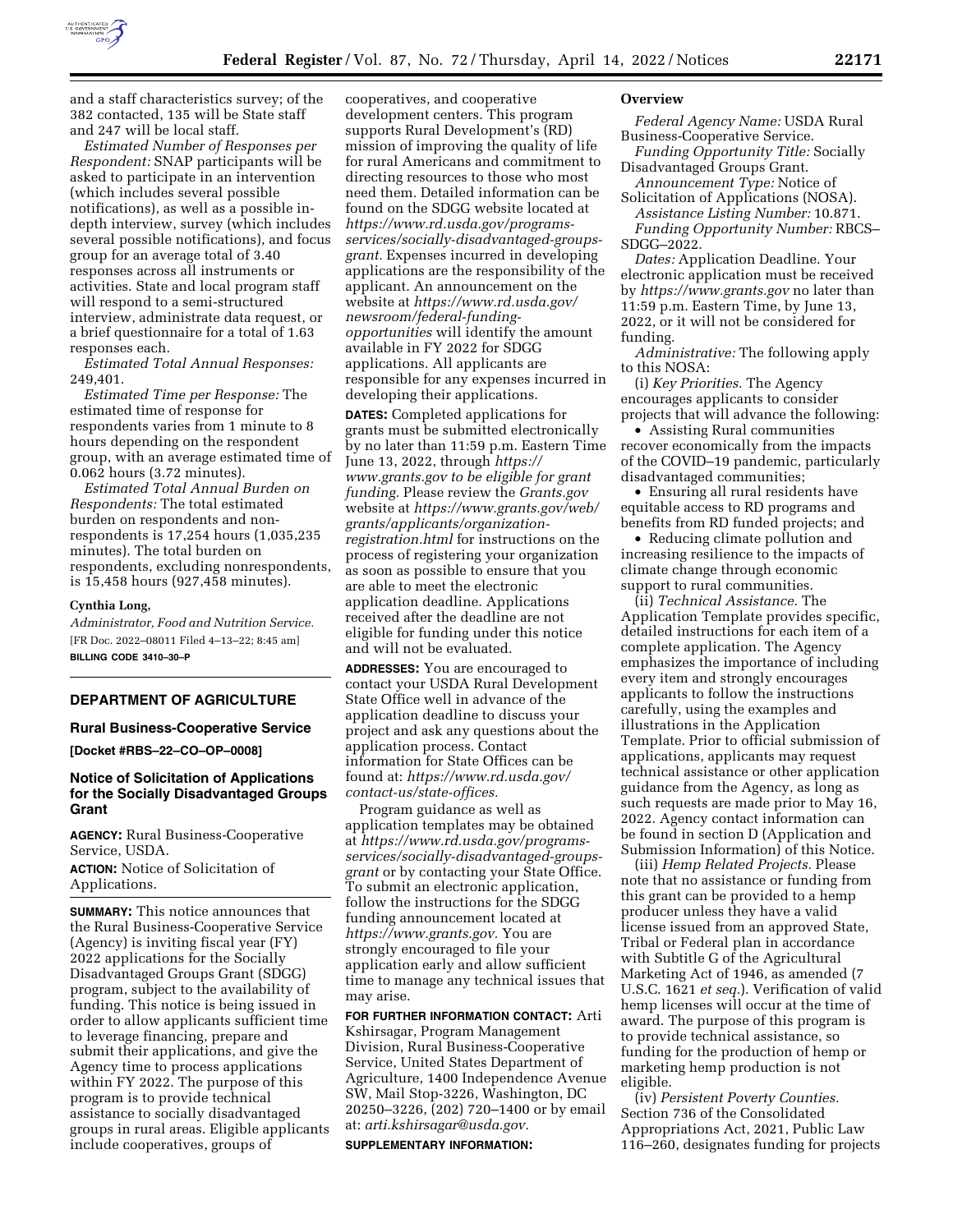in persistent poverty counties. Availability of funding in Persistent Poverty Counties (PPC) is contingent on inclusion of such a provision in the Appropriations Act for Fiscal Year 2022 (the ''2022 Appropriations Act''), once enacted. Persistent poverty counties as defined in Section 736 is ''any county that has had 20 percent or more of its population living in poverty over the past 30 years, as measured by the 1990 and 2000 decennial censuses, and 2007– 2011 American Community Survey 5 year average, or any territory or possession of the United States''. Another provision in Section 736 expands the eligible population in persistent poverty counties to include any county seat of such a persistent poverty county that has a population that does not exceed the authorized population limit by more than 10 percent. This provision expands the current 50,000 population limit to 55,000 for only county seats located in persistent poverty counties. Therefore, applicants and/or beneficiaries of technical assistance services located in persistent poverty county seats with populations up to 55,000 (per the 2010 Census) are eligible contingent on inclusion in the 2022 Appropriations Act, once enacted.

(v) *Other.* The Agency will not solicit or consider new scoring or eligibility information that is submitted after the application deadline. The Agency reserves the right to contact applicants to seek clarification on materials contained in the submitted application. See the Application Guide for a full discussion of each item. For requirements of completed grant applications, refer to Section D (Application and Submission Information) of this notice.

#### **A. Program Description**

1. Purpose of the Program. The primary objective of the SDGG program is to provide technical assistance to socially disadvantaged groups. Eligible applicants are cooperative development centers, individual cooperatives, or groups of cooperatives (i) that serve socially disadvantaged groups and (ii) of which a majority of the board of directors or governing board is comprised of individuals who are members of socially disadvantaged groups.

2. Statutory Authority. The SDGG program is authorized by the Consolidated Farm and Rural Development Act (7 U.S.C. 1932(e)(11)).

3. Definitions. The definitions applicable to this notice are as follows:

*Agency*—Rural Business-Cooperative Service, an agency of the United States

Department of Agriculture (USDA) Rural Development or a successor agency.

*Conflict of interest*—A situation in which a person or entity has competing personal, professional, or financial interests that make it difficult for the person or business to act impartially. Federal procurement standards prohibit transactions that involve a real or apparent conflict of interest for owners, employees, officers, agents or their immediate family members having a financial or other interest in the outcome of the project or that restrict open and free competition for unrestrained trade. Specifically, project funds may not be used for services or goods going to, or coming from, a person or entity with a real or apparent conflict of interest, including, but not limited to, owner(s) and their immediate family members. Examples of conflicts of interest include using grant funds to pay a member of the applicant's board of directors to provide proposed technical assistance to socially disadvantaged groups, paying a cooperative member to provide proposed technical assistance to other members of the same cooperative, and paying an immediate family member of the applicant to provide proposed technical assistance to socially-disadvantaged groups.

*Cooperative*—A business or organization that is owned and operated for the benefit of its members, with returns of residual earnings paid to such members on the basis of patronage. Eligible cooperatives for the SDGG program are those where a majority of the board of directors or governing board is comprised of individuals who are members of socially disadvantaged groups.

*Cooperative development center*—A nonprofit corporation or institution of higher education operated by the grantee for cooperative or business development. An eligible cooperative development center for the SDGG program is one where a majority of the board of directors or governing board is comprised of individuals who are members of socially disadvantaged groups. It may or may not be an independent legal entity separate from the grantee.

*Feasibility study*—An analysis of the economic, market, technical, financial, and management feasibility of a proposed project.

*Group of cooperatives*—A group of cooperatives whose primary focus is to provide assistance to socially disadvantaged groups; each cooperative must meet the eligibility requirements set forth in the definition of ''cooperative'' herein. One of the

cooperatives must be designated as the lead entity and have legal authority to contract with the federal government.

*Immediate family(ies)*—A group of individuals who live in the same household or who are closely related by blood, marriage, or adoption, such as a spouse, domestic partner, parent, child, sibling, aunt, uncle, grandparent, grandchild, niece, nephew, or first cousin.

*Operating cost*—The day-to-day expenses of running a business; for example: Utilities, rent on the office space a business occupies, salaries, depreciation, marketing and advertising, and other basic overhead items.

*Participant support costs*—Direct costs for items such as stipends or subsistence allowances, travel allowances, and registration fees paid to or on behalf of participants or trainees (but not employees) in connection with conferences or training projects.

*Project*—Any activities to be funded by the Socially Disadvantaged Groups Grant (SDGG).

*Rural and rural area*—Any area of a state other than (a) a city or town that has a population of more than 50,000 inhabitants, according to the latest decennial census of the United States and (b) any urbanized area contiguous and adjacent to a city or town described in clause (a), and urbanized areas that are rural in character as defined by 7 U.S.C. 1991(a)(13)(D). For the purposes of this definition, cities and towns are incorporated population centers with definite boundaries, local selfgovernment, and legal powers set forth in a charter granted by the state. Notwithstanding any other provision of this paragraph, within the areas of the County of Honolulu, Hawaii, and the Commonwealth of Puerto Rico, the Secretary may designate any part of the areas as a rural area if the Secretary determines that the part is not urban in character, other than any area included in the Honolulu Census Designated Place or the San Juan Census Designated Place.

*Rural Development*—A mission area within USDA consisting of the Office of Under Secretary for Rural Development, Rural Business-Cooperative Service, Rural Housing Service, and Rural Utilities Service and any successors.

*Socially disadvantaged group*—A group whose members have been subjected to racial, ethnic, or gender prejudice because of their identity as members of a group without regard to their individual qualities.

*State*—Includes each of the 50 states, the Commonwealth of Puerto Rico, the Virgin Islands of the United States, Guam, American Samoa, the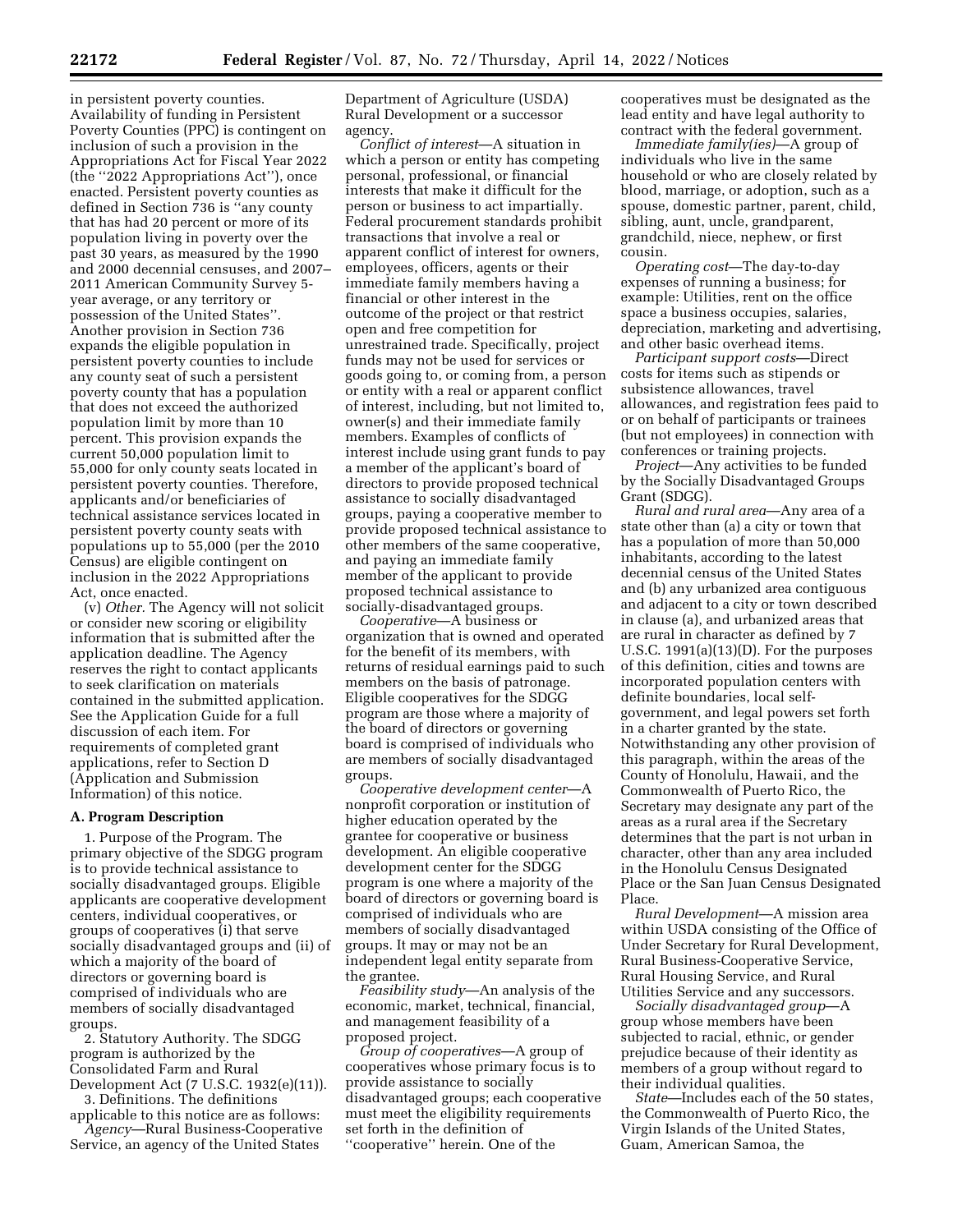Commonwealth of the Northern Mariana Islands.

*Technical assistance*—An advisory service performed for the purpose of assisting cooperatives or groups that want to form cooperatives such as market research, product and/or service improvement, legal advice and assistance, feasibility study, business planning, marketing plan development, and training.

#### **B. Federal Award Information**

*Type of Award:* Competitive Grant. *Fiscal Year Funds:* FY 2022. *Total Funding:* Funding is contingent on the passing of the 2022

Appropriations Act. *Maximum Award:* \$175,000. *Project Period:* 1 year. *Anticipated Award Date:* September 30, 2022.

### **C. Eligibility Information**

Applicants must meet all the following eligibility requirements. Applications which fail to meet any of these requirements by the application deadline will be deemed ineligible and will not be evaluated further.

1. *Eligible applicants.* Grants may be made to individual cooperatives, groups of cooperatives, or cooperative development centers that serve socially disadvantaged groups and of which a majority of the board of directors or governing board of the applicant is comprised of individuals who are members of socially disadvantaged groups. You must be able to verify your legal structure in the state or the tribe under which you are legally organized or incorporated. Grants may not be made to public bodies or to individuals. Your application must demonstrate that you meet all definition requirements for one of the three eligible applicant types as defined above. Federally recognized tribes have a government-to-government relationship with the United States. Therefore, tribes may consider using a separate entity, such as a tribally owned business, tribal authority, tribal nonprofit, tribal college or university to apply for SDGG funding that would provide technical assistance to members of the tribe. This separate tribal entity must also demonstrate that it meets all definition requirements for one of the three eligible applicant types as defined above.

(i) At the time of application, each applicant must have an active registration in the System for Award (SAM) before submitting its application in accordance with 2 CFR part 25. In order to register in SAM, entities will be required to create a Unique Entity Identifier (UEI). Instructions for

obtaining the UEI are available at *[https://sam.gov/content/entity](https://sam.gov/content/entity-registration)[registration.](https://sam.gov/content/entity-registration)* Further information regarding SAM registration and the UEI can be found in section D 2 of this notice.

(ii) An applicant is ineligible if it has been debarred or suspended or otherwise excluded from or ineligible for participation in Federal assistance programs under Executive Order 12549, ''Debarment and Suspension.'' The Agency will check the Do Not Pay (DNP) system to determine if the applicant has been debarred or suspended at the time of application and also prior to funding any grant award. In addition, an applicant will be considered ineligible for a grant due to an outstanding judgment obtained by the U.S. in a Federal Court (other than U.S. Tax Court), is delinquent on the payment of Federal income taxes, or is delinquent on Federal debt. The applicant must certify as part of the application that they do not have an outstanding judgment against them. Applicants are responsible for resolving any issues that are reported in the 'Do Not Pay' System and if issues are not resolved by deadlines found in this Notice, the Agency may proceed to award funds to other eligible applicants.

(iii) Any corporation or cooperative (a) that has been convicted of a felony criminal violation under any Federal law within the past 24 months or (b) that has any unpaid Federal tax liability that has been assessed, for which all judicial and administrative remedies have been exhausted or have lapsed, and that is not being paid in a timely manner pursuant to an agreement with the authority responsible for collecting the tax liability, is not eligible for financial assistance provided with funds appropriated by the 2022 Appropriations Act, unless a Federal agency has considered suspension or debarment of the corporation and has made a determination that this further action is not necessary to protect the interests of the Government. Certification of compliance with this provision is now completed during registration or annual recertification in the System for Awards Management (SAM) at *SAM.gov* via the Financial Assistance General Certifications and Representations.

2. *Cost sharing or matching.* No matching funds are required.

3. *Other eligibility requirements.* 

(i) *Use of funds:* Your application must propose technical assistance that will benefit socially disadvantaged groups. Any recipient of technical assistance must have a membership that consists of a majority of members from

socially disadvantaged groups. Please review section D(6) (Funding Restrictions) of this notice carefully.

(ii) *Project eligibility:* The proposed project must only serve members of socially disadvantaged groups located in rural areas.

(iii) *Grant period eligibility:* Your application must include a grant period of one-year or less or it will not be considered for funding. The proposed time frame should begin no earlier than October 1, 2022 and end no later than December 31, 2023. Applications that request funds for a time period ending after December 31, 2023, will not be considered for funding. You should note that the anticipated award date is September 30, 2022. Projects must be completed by December 31, 2023 or within the 12-months of award funding, whichever is earlier.

The Agency may approve requests to extend the grant period for up to an additional 12 months at its discretion. However, you may not have more than one SDGG award during the same grant period. If you extend the period of performance for your current award, you may be deemed ineligible to receive a SDGG in the next grant cycle. Further guidance on grant period extensions will be provided in the award document.

(iv) *Satisfactory performance eligibility:* If you have an existing SDGG award, you must be performing satisfactorily to be considered eligible for a new SDGG award. Satisfactory performance includes being up to date on all financial and performance reports as prescribed in the grant award and being current on tasks and timeframes for utilizing grant and matching funds as approved in the work plan and budget. If you have any unspent grant funds on SDGG awards from projects prior to September 30, 2020, your application will not be considered for funding. If your FY 2021 award has unspent funds of 50 percent or more than what your approved work plan and budget projected at the time of evaluation of your FY 2021 application, your FY 2022 application may not be considered for funding. The Agency will verify the performance status of any FY 2021 awards and make a determination after the FY 2022 application period closes.

(v) *Completeness eligibility:* Your application must provide all the information requested in section D(2) (Content and form of application submission) of this notice. Applications lacking sufficient information to determine eligibility and scoring criteria will be considered ineligible.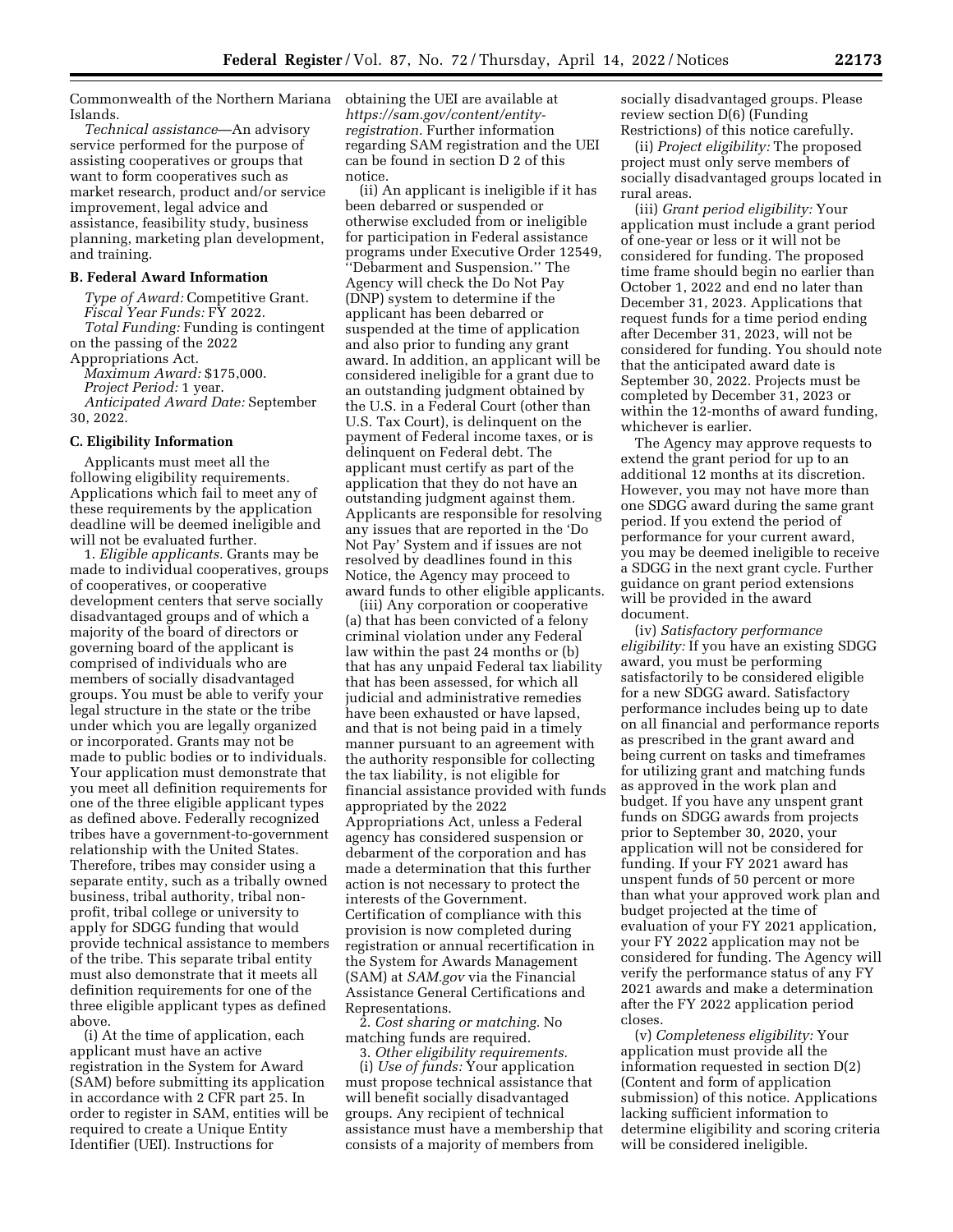(vi) *Duplication of current services.*  Your application must demonstrate that you are providing services to new customers or new services to current customers. If your work plan and budget is duplicative of your existing award, your application will not be considered for funding. If your work plan and budget is duplicative of a previous or existing Rural Cooperative Development Grant (RCDG) and/or SDGG award, your application will not be considered for funding.

(vii) *Multiple grant eligibility:* You may only submit one SDGG grant application each funding cycle. If two applications are submitted (regardless of the applicant name) that include the same Executive Director and/or advisory boards or committees of an existing cooperative or cooperative development center, both applications will be determined ineligible for funding.

## **D. Application and Submission Information**

1. *Application template.* The application template to assist you in applying for this funding opportunity is located at *[https://www.rd.usda.gov/](https://www.rd.usda.gov/programs-services/socially-disadvantaged-groups-grant)  [programs-services/socially](https://www.rd.usda.gov/programs-services/socially-disadvantaged-groups-grant)[disadvantaged-groups-grant.](https://www.rd.usda.gov/programs-services/socially-disadvantaged-groups-grant)* Use of the application template is strongly recommended to assist you with the application process. You may also contact your USDA RD State Office for more information. Contact information for State Offices is located at *[https://](https://www.rd.usda.gov/contact-us/state-offices) [www.rd.usda.gov/contact-us/state](https://www.rd.usda.gov/contact-us/state-offices)[offices.](https://www.rd.usda.gov/contact-us/state-offices)* 

2. *Content and form of application submission.* You must submit your application electronically through *Grants.gov*. Your application must contain all required information. To apply electronically, you must follow the instructions for this funding announcement at *[https://](https://www.grants.gov) [www.grants.gov.](https://www.grants.gov)* Please note that we cannot accept applications through mail or courier delivery, in-person delivery, email, or fax.

You can locate the *Grants.gov*  downloadable application package for this program by using a keyword, the program name, Assistance Listing number, or the Funding Opportunity Number for this program.

When you enter the *Grants.gov*  website, you will find information about applying electronically through the site, as well as the hours of operation. Users of *Grants.gov* must already have a Unique Entity Identifier (UEI) number and you must also be registered and maintain registration in SAM. The UEI is assigned by SAM and replaces the formerly known Dun & Bradstreet D–U–N–S Number. The UEI number

must be associated with the correct tax identification number of the RCDG applicant. 2 CFR part 25 requires registration in SAM. We strongly recommend that you do not wait until the application deadline date to begin the application process through *Grants.gov*.

You must submit all application documents electronically through *Grants.gov*. Applications must include electronic signatures. Original signatures may be required if funds are awarded.

After applying electronically through *Grants.gov*, you will receive an automated acknowledgement from *Grants.gov* that contains a *Grants.gov*  tracking number.

Your application must also contain the following required forms and proposal elements:

(i) Standard Form SF–424, ''Application for Federal Assistance,'' to include your UEI number. You must also provide your SAM Commercial and Government Entity (CAGE) Code and expiration date under the applicant eligibility discussion in your proposal narrative. If you do not include the CAGE code and expiration date and the UEI number in your application, it will not be considered for funding.

(ii) Form SF–424A, ''Budget Information-Non-Construction Programs.'' This form must be completed and submitted as part of the application package. You no longer must complete the Form SF 424B, ''Assurances—Non-Construction Programs'' as a part of your application. This information is now collected through your registration or annual recertification in *SAM.gov* through the Financial Assistance General Certifications and Representation.

(iii) Federal Debt and Judgement Certification. You must certify that there are no current outstanding Federal judgments against your property and that you will not use grant funds to pay for any judgment obtained by the United States. You must also certify that you are not delinquent on the payment of Federal income taxes, or any Federal debt. There is no standard form to complete, but to satisfy the certification requirement, you should include this statement in your application: ''[INSERT NAME OF APPLICANT] certifies that the United States has not obtained an unsatisfied judgment against its property, is not delinquent on the payment of Federal income taxes, or any Federal debt, and will not use grant funds to pay any judgments obtained by the United States.'' A separate signature is not required.

(iv) Table of Contents. Your application must contain a detailed Table of Contents (TOC). The TOC must include page numbers for each part of the application. Page numbers should begin immediately following the TOC.

(v) Executive Summary. A summary of the proposal, not to exceed one page, must briefly describe the project, tasks to be completed, and other relevant information that provides a general overview of the project.

(vi) Eligibility Discussion. A detailed discussion, not to exceed four pages, must describe how you meet the following requirements:

(a) Applicant Eligibility. You must describe how you meet the definition of a cooperative, group of cooperatives, or cooperative development center. Your application must also show that your individual cooperative, group of cooperatives or cooperative development center has a majority of its board of directors or governing board comprised of individuals who are members of socially disadvantaged groups and that the applicant serves socially disadvantaged groups. Your application must include a list of your board of directors/governing board and the percentage of board of directors/ governing board that are members of socially disadvantaged groups. *Note:*  Your application will not be considered for funding if you fail to show that a majority of your board of directors/ governing board is comprised of individuals who are members of socially disadvantaged groups.

You must verify your incorporation and status in the state that you have applied by providing the state's or Tribe's Certificate of Good Standing and your Articles of Incorporation. You may also submit your Bylaws if they provide additional information not included in your Articles of Incorporation that will help verify your legal status. If applying as an institution of higher education, documentation verifying your legal status is not required; however, you must demonstrate that you qualify as an Institution of Higher Education as defined at 20 U.S.C. 1001. You must apply as only one type of applicant. The requested verification documents should be included in Appendix A of your application. If they are not included, your application will not be considered for funding.

(b) Use of Funds. You must provide a brief discussion on how the proposed project activities meet the definition of technical assistance and identify the socially disadvantaged groups that will be assisted.

(c) Project Area. You must provide specific information that details the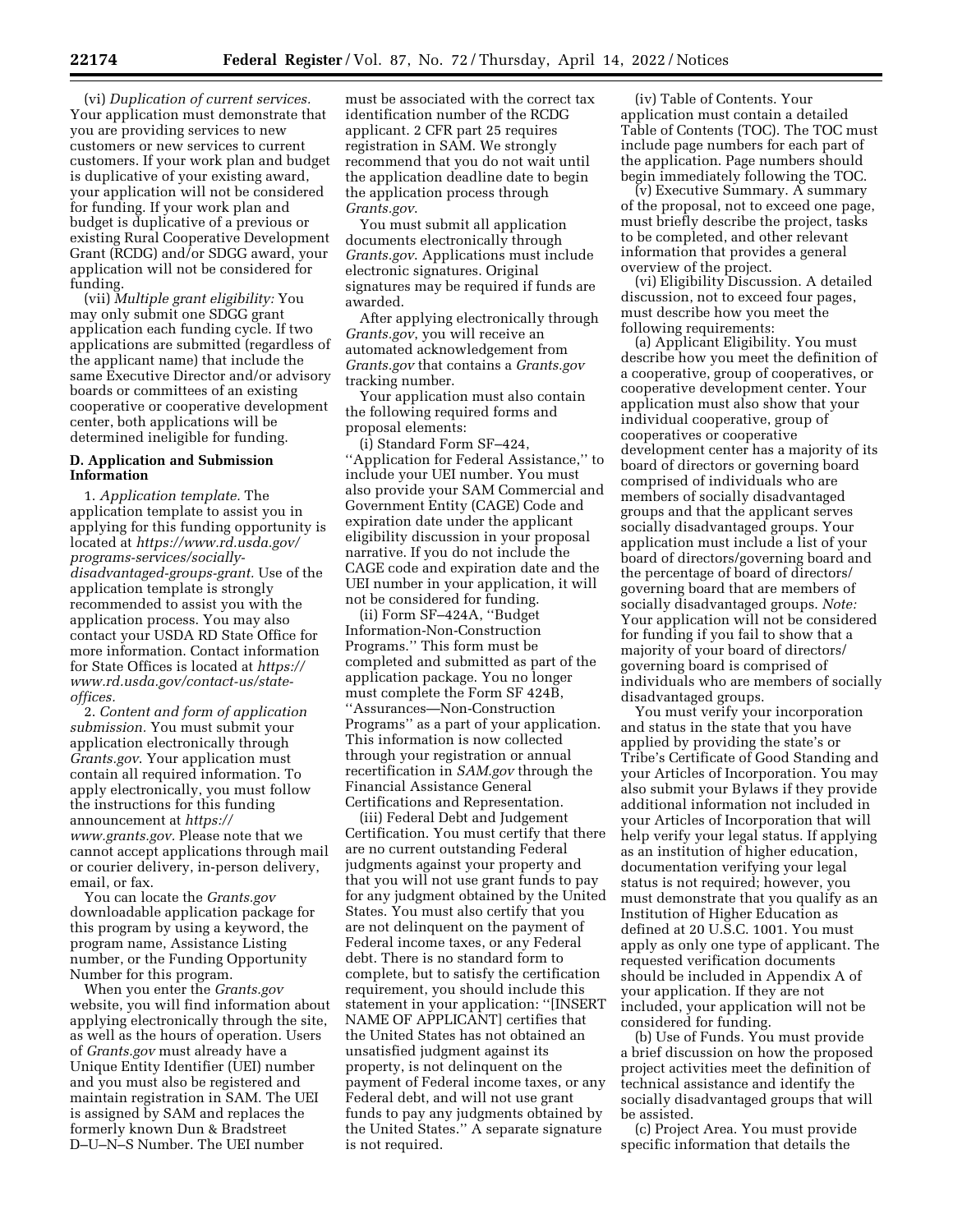location of the Project area and explain how the area meets the definition of ''rural area.''

(d) Grant Period. You must provide a time frame for the proposed project and discuss how the project will be completed within that time frame. Your project must have a time frame of one year or less.

(e) Indirect Costs. Please indicate if you have a negotiated indirect cost rate agreement (NICRA), and if so, the rate. Your negotiated indirect cost rate approval does not need to be included in your application, but you will be required to provide it if a grant is awarded. Approval for indirect costs that are requested in an application without an approved indirect cost rate agreement is at the discretion of the Agency.

(vii) Scoring Criteria. Each of the scoring criteria in this notice must be addressed in narrative form, with a maximum of three pages for each individual scoring criterion, unless otherwise specified. Failure to address each scoring criteria will result in the application being determined ineligible.

(viii) The Agency has established annual performance evaluation measures to evaluate the SDGG program. You must provide estimates on the following performance evaluation measures as part of your narrative:

(a) Number of cooperatives assisted; and

(b) Number of socially disadvantaged groups assisted.

3. *System for Awards Management (SAM) and assigned Unique Entity Identifier (UEI).* Each applicant applying for grant funds must be registered in SAM before submitting its application and provide a valid UEI, unless determined exempt under 2 CFR 25.110(b), (c) or (d).

(i) Applicants register in SAM at no cost at: *[https://sam.gov/SAM/.](https://sam.gov/SAM/)* You must provide your SAM CAGE Code and expiration date in the application materials. When registering in SAM, you must indicate you are applying for a Federal financial assistance project or program or are currently the recipient of funding under any Federal financial assistance project or program; and

(ii) The SAM registration must remain active with current information at all times while the Agency is considering an application or while a Federal grant award or loan is active. To maintain the registration in the SAM database, the applicant must review and update the information in the SAM database annually from date of initial registration or from the date of the last update. The applicant must ensure that the information in the database is current,

accurate, and complete. Applicants must ensure they complete the Financial Assistance General Certifications and Representations in SAM.

(iii) The Agency will not make an award until the applicant has complied with all applicable SAM and UEI requirements. If an applicant has not fully complied with the requirements by the time the Agency is ready to make an award, the Agency may determine that the applicant is not qualified to receive a Federal award and the Agency may use that determination as a basis for making an award to another applicant. Please refer to section F(2) (Administrative and national policy requirements) for additional submission requirements that apply to grantees selected for this program.

4. *Submission Dates and Times.*  Electronic applications must be *received*  and accepted by *<https://www.grants.gov>*  by 11:59 p.m. Eastern Time June 13, 2022, to be eligible for funding. Please review the *Grants.gov* website at *[https://](https://www.grants.gov/web/grants/applicants/organization-registration.html)  [www.grants.gov/web/grants/applicants/](https://www.grants.gov/web/grants/applicants/organization-registration.html)  [organization-registration.html](https://www.grants.gov/web/grants/applicants/organization-registration.html)* for instructions on the process of registering your organization as soon as possible to ensure you can meet the electronic application deadline. *Grants.gov* will not accept applications submitted after the deadline.

5. *Intergovernmental Review.*  Executive Order (E.O.) 12372, ''Intergovernmental Review of Federal Programs,'' applies to this program. This E.O. requires that Federal agencies provide opportunities for consultation on proposed assistance with State and local governments. Many states have established a Single Point of Contact (SPOC) to facilitate this consultation. The Rural Development State Office where the project is located will provide compliance guidance to applicants.

6. *Funding Restrictions.* Grant funds must be used for technical assistance as defined.

(i) No funds made available under this notice shall be used to:

(a) Plan, repair, rehabilitate, acquire, or construct a building or facility, including a processing facility;

(b) Purchase, rent, or install fixed equipment, including processing equipment;

(c) Purchase vehicles, including boats; (d) Pay for the preparation of the grant application;

(e) Pay expenses not directly related to the funded Project;

(f) Fund political or lobbying activities;

(g) Fund any activities considered unallowable by the applicable grant cost principles, including 2 CFR part 200,

subpart E and the Federal Acquisition Regulation (48 CFR part 1);

(h) Fund architectural or engineering design work for a specific physical facility;

(i) Fund any direct expenses for the production of any commodity or product to which value will be added, including seed, rootstock, labor for harvesting the crop, and delivery of the commodity to a processing facility;

(j) Fund research and development; (k) Purchase land;

(l) Duplicate current activities or activities paid for by other Federal grant programs;

(m) Pay costs of the project incurred prior to the date of grant approval;

(n) Pay for assistance to any private business enterprise that does not have at least 51 percent ownership by those who are either citizens of the United States or reside in the United States after being legally admitted for permanent residence;

(o) Pay any judgment or debt owed to the United States;

(p) Pay any operating costs of the cooperative, group of cooperatives, or cooperative development center not directly related to the project;

(q) Pay expenses for applicant employee training or professional development not directly related to the project;

(r) Pay for any goods or services from a person or entity who has a conflict of interest with the grantee; or

(s) Pay for technical assistance provided to a cooperative that does not have a membership that consists of a majority of members from socially disadvantaged groups.

(ii) Your application will not be considered for funding if it does any of the following:

(a) Requests more than the maximum grant amount;

(b) Proposes ineligible costs that equal more than 10 percent of total grant funds requested; or

(c) Proposes participant support costs that equal more than 10 percent of total grant funds requested.

(iii) We will consider your application for funding if it includes ineligible costs of 10 percent or less of total grant funds requested if it is determined eligible otherwise. However, if your application is successful, those ineligible costs must be removed and replaced with eligible costs before the Agency will make the grant award or the amount of the grant award will be reduced accordingly. If we cannot determine the percentage of ineligible costs, your application will not be considered for funding.

7. *Other Submission Requirements.*  Applications will not be accepted if the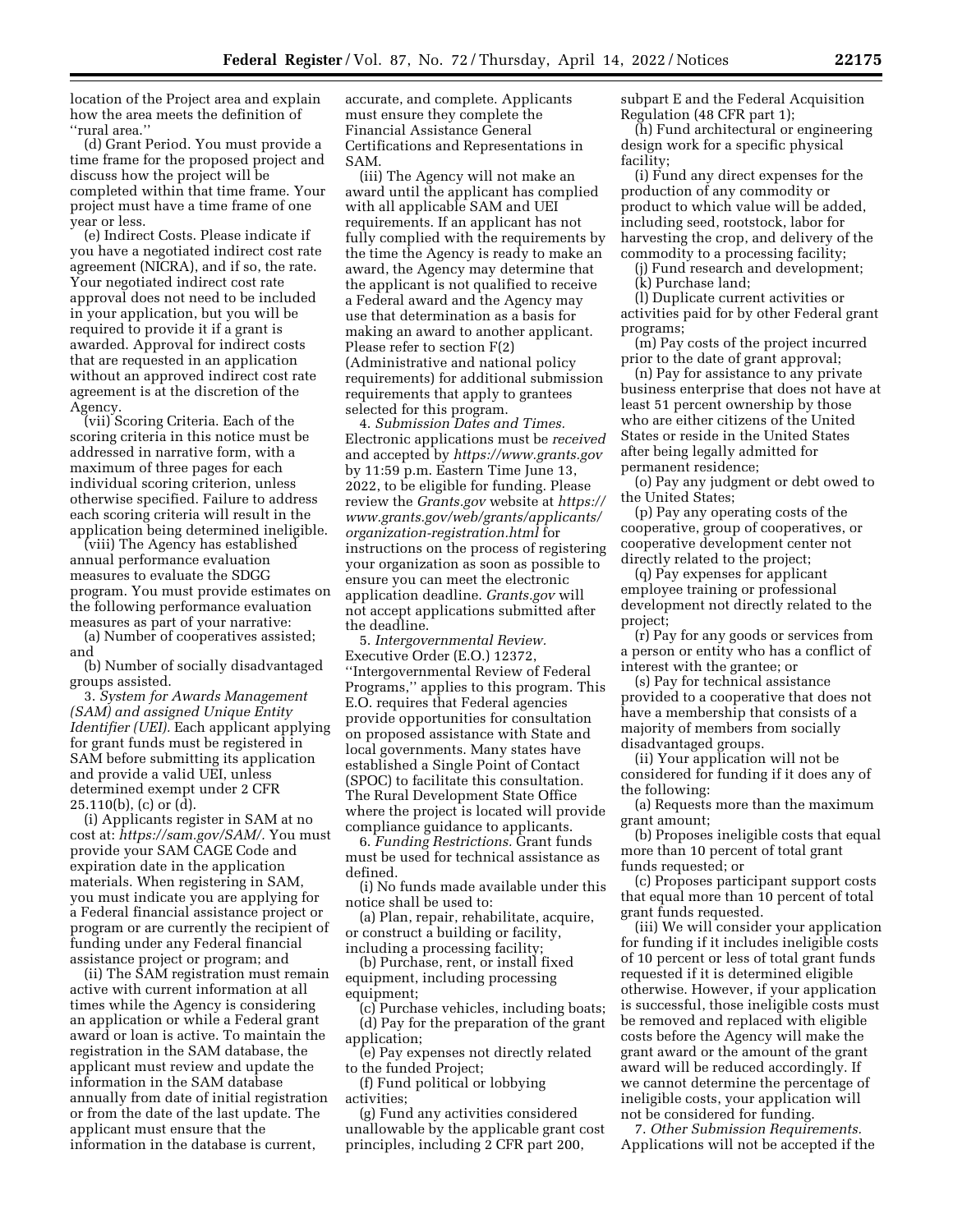text is less than an 11-point font. You must submit your application electronically, through *Grants.gov*. You must follow the instructions for this funding announcement at *[https://](https://www.grants.gov) [www.grants.gov.](https://www.grants.gov)* A password is not required to access the website.

#### **E. Application Review Information**

The State Offices will review applications to determine if they are eligible for assistance based on requirements in this notice, and other applicable Federal regulations. If determined eligible, your application will be scored by a panel of USDA employees in accordance with the point allocation specified in this notice. A recommendation will be submitted to the Administrator to fund applications from highest ranking order. Applications that cannot be fully funded may be offered partial funding at the Agency's discretion.

1. *Scoring Criteria.* All eligible and complete applications will be evaluated based on the following criteria. Evaluators will base scores only on the information provided or crossreferenced by page number in each individual evaluation criterion. SDGG is a competitive program, so you will receive scores based on the quality of your responses. Simply addressing the criteria will not guarantee higher scores. The total points possible for the criteria are 105.

(i) *Technical Assistance (maximum score of 25 points).* Three-page limit. A panel of USDA employees will evaluate your application to determine your ability to assess the needs of and provide effective technical assistance to socially disadvantaged groups. You must discuss the:

(a) Needs of the socially disadvantaged groups to be assisted and explain how those needs were determined,

(b) Proposed technical assistance to be provided to the socially disadvantaged groups; and

(c) Expected outcomes of the proposed technical assistance, including how socially disadvantaged groups will benefit from participating in the project. You will score higher on this criterion if you provide examples of past projects that demonstrate successful outcomes in identifying specific needs and providing technical assistance to socially disadvantaged groups.

(ii) *Work Plan/Budget (maximum of 25 points).* Six-page limit. Your work plan must provide specific and detailed descriptions of the tasks and the key project personnel that will accomplish the project's goals. The budget will be reviewed for completeness. You must

list what tasks are to be done, when it will be done, who will do it, and how much it will cost. Reviewers must be able to understand what is being proposed and how the grant funds will be spent. The budget must provide a detailed breakdown of estimated costs. These costs should be allocated to each of the tasks to be undertaken.

A panel of USDA employees will evaluate your work plan for detailed actions and an accompanying timetable for implementing the proposal. Clear, logical, realistic, and efficient plans that allocate costs to specific tasks using applicable budget object class categories provided on the Form SF–424A will result in a higher score. You must discuss at a minimum:

(a) Specific tasks to be completed using grant funds;

(b) How customers will be identified; (c) Key personnel and what tasks they are undertaking; and

(d) The evaluation methods to be used to determine the success of specific tasks and overall project objectives.

Please provide qualitative methods of evaluation. For example, evaluation methods should go beyond quantitative measurements of completing surveys or number of evaluations, such as discussion of evaluation methods per task.

(iii) *Experience (maximum score of 25 points).* Three-page limit. A panel of USDA employees will evaluate your experience, commitment, and availability for identified staff or consultants in providing technical assistance, as defined in this notice. You must describe the technical assistance experience for each identified staff member or consultant, as well as years of experience in providing that assistance. You must also discuss the commitment and the availability of identified staff, consultants, or other professionals to be hired for the project—especially those who may be consulting on multiple SDGG/RCDG projects. If staff or consultants have not been selected at the time of application, you must provide specific descriptions of the qualifications required for the positions to be filled. In addition, resumes for each individual staff member or consultant must be included as an attachment in Appendix B. The attachments will not count toward the maximum page total. We will compare the described experience in this section and in the resumes to the work plan to determine relevance of the experience. Applications that do not include the attached resumes will not be considered for funding. Applications that demonstrate strong credentials, education, capabilities, experience, and

availability of project personnel that will contribute to a high likelihood of project success will receive more points than those that demonstrate less potential for success in these areas.

Points will be awarded as follows: (a) 0 points will be awarded if you do not substantively address the criterion.

(b) 1–9 points will be awarded if qualifications and experience of some, but not all, staff is addressed and, if necessary, qualifications of unfilled positions are not provided.

(c) 10–14 points will be awarded if (b) is met, plus all project personnel are identified but do not demonstrate qualifications or experience relevant to the project.

 $(d)$  15–19 will be awarded if  $(b)$  and (c) are met, plus most, but not all, key personnel demonstrate strong credentials and/or experience, and availability indicating a reasonable likelihood of success.

(e) 20–25 points will be awarded if (b)–(d) are met, plus all personnel demonstrate strong, relevant credentials or experience and availability indicating a high likelihood of project success.

(iv) *Commitment (maximum of 10 points).* Three-page limit. A panel of USDA employees will evaluate your commitment to providing technical assistance to socially disadvantaged groups in rural areas. You must list the number and location of socially disadvantaged groups that will directly benefit from the assistance provided. You must also define and describe the underserved and economically distressed areas within your service area and provide current and relevant statistics that support your description of the service area. Projects located in Persistent Poverty Counties as defined in 2022 Appropriations Act, if included, will score higher on this factor.

(v) *Local support (maximum of 10 points).* Three-page limit. A panel of USDA employees will evaluate your application for local support of the technical assistance activities. Your discussion on local support should include previous and/or expected local support and plans for coordinating with other developmental organizations in the proposed service area or with tribal, State, and local government institutions. You will score higher if you demonstrate strong support from potential beneficiaries and other developmental organizations. You may submit a maximum of 10 letters of support with the application.

Points will be awarded as follows: (a) 0 points are awarded if you do not adequately address this criterion.

(b) A range of 1–5 points are awarded if you demonstrate support from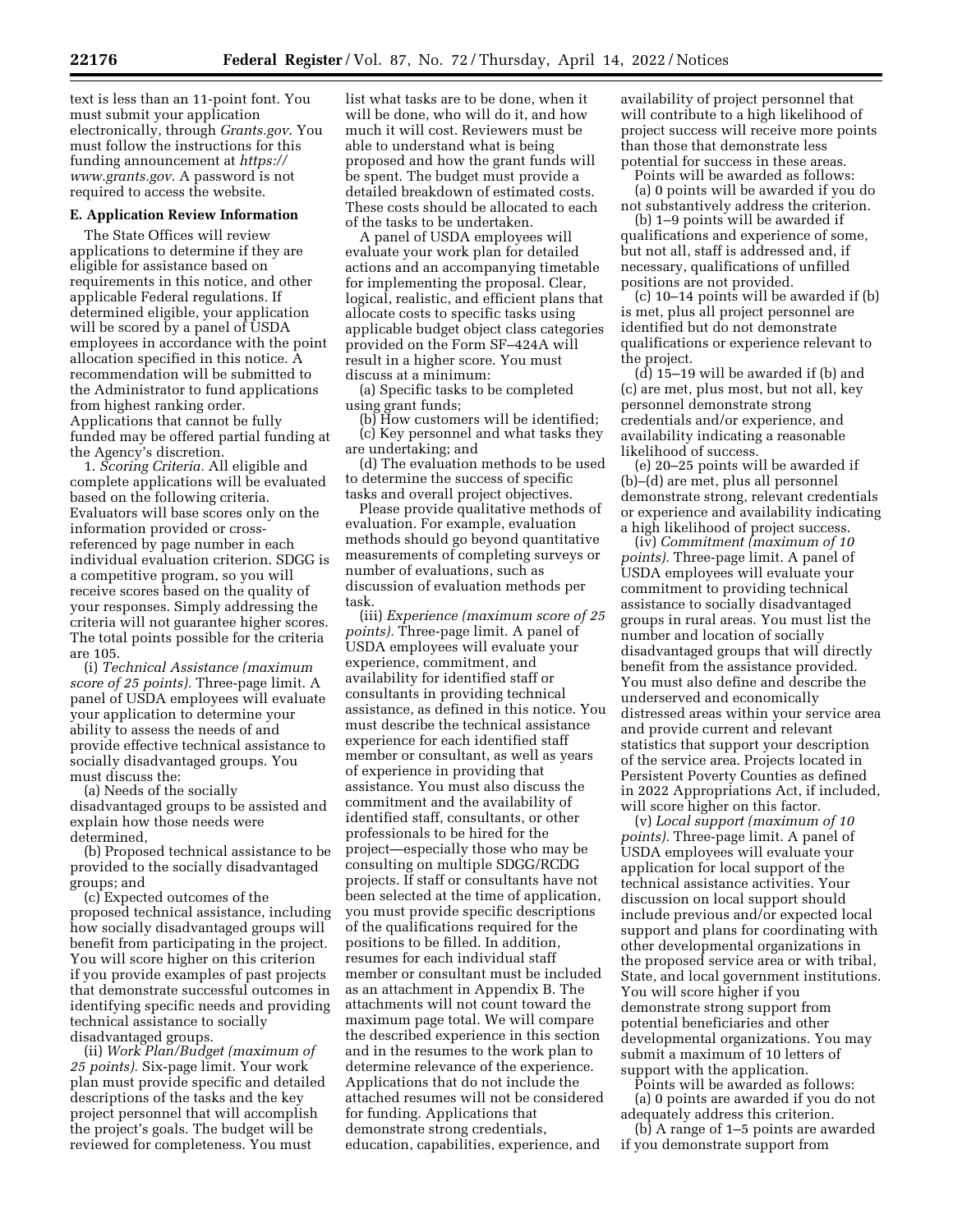potential beneficiaries and other developmental organizations in your discussion but do not provide letters of support.

(c) Additional 1 point is awarded if you provide 2–3 support letters that show support from potential beneficiaries and/or support from local organizations.

(d) Additional 2 points are awarded if you provide 4–5 support letters that show support from potential beneficiaries and/or support from local organizations.

(e) Additional 3 points are awarded if you provide 6–7 support letters that show support from potential beneficiaries and/or support from local organizations.

(f) Additional 4 points are awarded if you provide 8–9 support letters that show support from potential beneficiaries and/or support from local organizations.

(g) Additional 5 points are awarded if you provide 10 support letters that show support from potential beneficiaries and/or support from local organizations.

You may submit a maximum of 10 letters of support. Support letters should be signed and dated after the publication date of this notice and should come from potential beneficiaries and other local organizations. Letters received from Congressional members and technical assistance providers will not be included in the count of support letters received. Additionally, identical form letters signed by multiple potential beneficiaries and/or local organizations will not be included in the count of support letters received. Support letters should be included as an attachment to the application in Appendix C and will not count against the maximum page total. Additional letters from industry groups, commodity groups, Congressional members, and similar organizations should be referenced, but not included in the application package. When referencing these letters, provide the name of the organization, date of the letter, the nature of the support, and the name and title of the person signing the letter.

(vi) *Administrator Discretionary Points (maximum of 10 points).* In the event two projects have the same score, the Administrator may award points to the applicant that has not received SDGG funds in the past. In addition, the Administrator may choose to award points to applications that:

(a) Increase the geographic diversity of socially disadvantaged groups served by approved projects.

(b) Advance the key priorities addressed in the Supplemental Section of this notice. Data sources for the key priorities are found at: *[https://](https://www.rd.usda.gov/priority-points) [www.rd.usda.gov/priority-points.](https://www.rd.usda.gov/priority-points)* 

2. *Review and Selection Process.*  Applications will be reviewed in the State Offices to determine if they are eligible for assistance based on requirements in this notice, and other applicable Federal regulations. If determined eligible, your application will be scored by a panel of USDA employees in accordance with the point allocation specified in this notice. The review panel will convene to reach a consensus on the scores for each of the eligible applications. The Administrator may choose to award up to 10 Administrator priority points based on criterion (vi) in section E(1) (Scoring Criteria) of this notice. These points will be added to the cumulative score for a total possible score of 105. Applications will be funded from highest ranking order until the funding limitation has been reached. Applications that cannot be fully funded may be offered partial funding at the Agency's discretion. If your application is ranked and not funded, it will not be carried forward into the next competition.

### **F. Federal Award Administration Information**

1. *Federal award notices.* If you are selected for funding, you will receive a signed notice of Federal award by postal or electronic mail, containing instructions on requirements necessary to proceed with execution and performance of the award.

If you are not selected for funding, you will be notified in writing via postal or electronic mail and informed of any review and appeal rights. Funding of successfully appealed applications will be limited to available FY 2022 funding.

2. *Administrative and national policy requirements.* Additional requirements that apply to grantees selected for this program can be found in 2 CFR parts 200, 215, 400, 415, 417, 418, and 421. All recipients of Federal financial assistance are required to report information about first tier subawards and executive compensation (See 2 CFR part 170). You will be required to have the necessary processes and systems in place to comply with the Federal Funding Accountability and Transparency Act reporting requirements (See 2 CFR 170.200(b), unless you are exempt under 2 CFR 170.110(b)).

The following additional requirements apply to grantees selected for this program:

(i) Execution of an Agency approved Grant Agreement.

(ii) Acceptance of a written Letter of Conditions.

(iii) Submission of Form RD 1940–1, ''Request for Obligation of Funds.''

(iv) Submission of Form RD 1942–46, ''Letter of Intent to Meet Conditions.''

(v) Assurance Agreement. By signing the Financial Assistance General Certifications and Representations in SAM, grant recipients affirm that they will operate the program free from discrimination. The grant recipients will maintain the race and ethnic data on their board members and the beneficiaries of the program. The grant recipient will provide alternative forms of communication to persons with limited English proficiency. The Agency will conduct civil rights compliance reviews on grant recipients to identify the collection of racial and ethnic data on program beneficiaries. In addition, the compliance review will ensure that equal access to the program benefits and activities are provided for persons with disabilities and language barriers.

3. *Reporting.* After grant approval and through grant completion, you will be required to provide the following:

(i) An SF–425, ''Federal Financial Report,'' and a project performance report will be required on a semiannual basis (due 30 calendar days after the end of the semiannual period). The project performance reports shall include a comparison of actual accomplishments to the objectives established for that period;

(ii) A statement providing reasons why established objectives were not met, if applicable;

(iii) A statement providing reasons for any problems, delays, or adverse conditions, if any, which have affected or will affect attainment of overall project objectives, prevent meeting time schedules or objectives, or preclude the attainment of particular objectives during established time periods (This disclosure shall be accompanied by a statement of the action taken or planned to resolve the situation);

(iv) Objectives and timetable established for the next reporting period;

(v) A final project and financial status report within 90 days after the expiration or termination of the grant in accordance to 2 CFR 200.344; and

(vi) Outcome project performance reports and final deliverables.

#### **G. Agency Contacts**

For general questions about this announcement and for program technical assistance, please contact the appropriate State Office at *[https://](https://www.rd.usda.gov/contact-us/state-offices) [www.rd.usda.gov/contact-us/state](https://www.rd.usda.gov/contact-us/state-offices)[offices.](https://www.rd.usda.gov/contact-us/state-offices)* You may also contact Arti